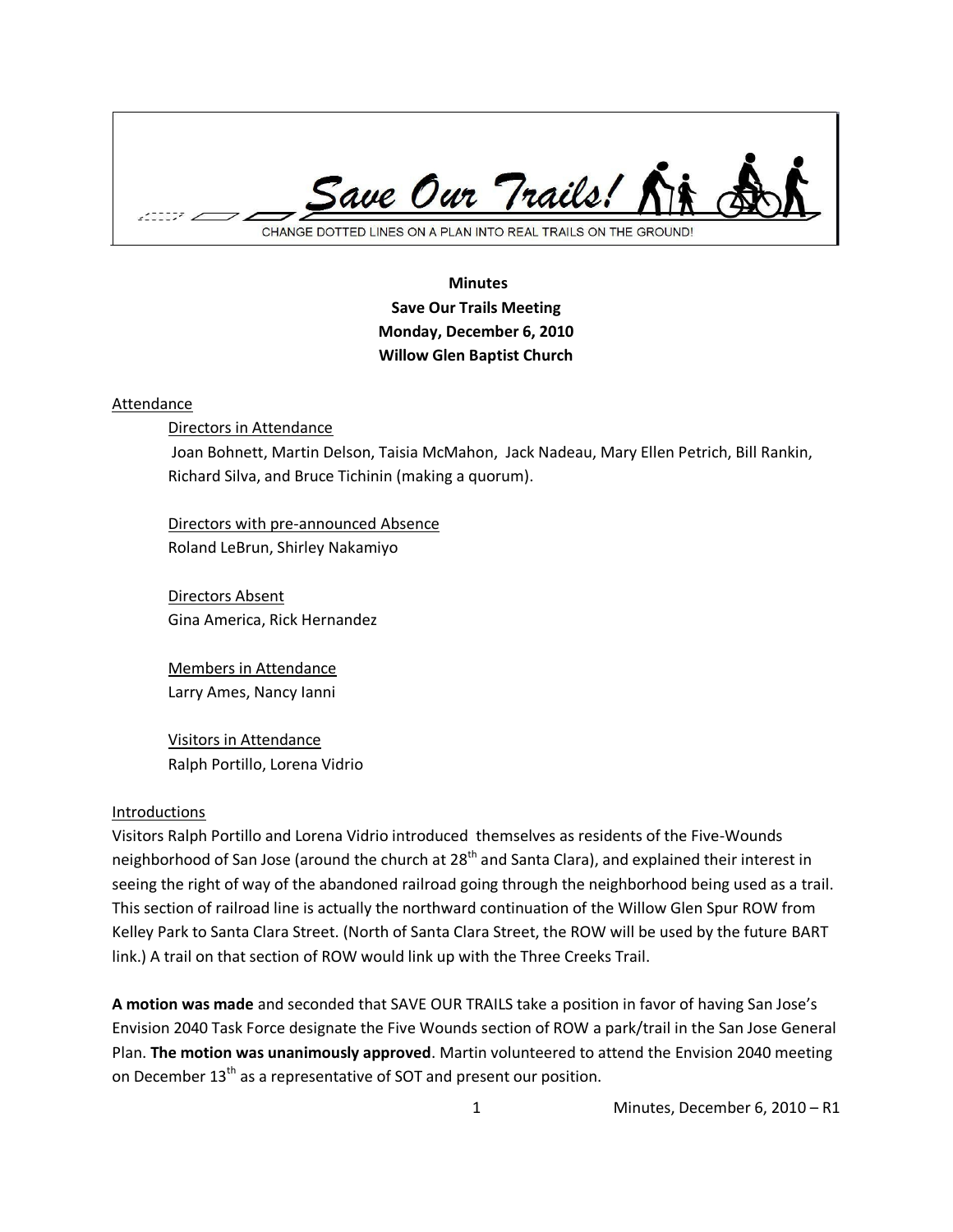#### Minutes

The minutes of the meeting of November 1, 2010 were unanimously approved.

### Directors' Reports

### Treasurer:

Last month we had a balance of \$337.63 plus \$15 received from a new member.

### Responding to mailing list

Ralph Portillo informed the group that email t[o info@saveourtrails-scc.org](mailto:info@saveourtrails-scc.org) received no response. Mary Ellen said she would ensure that all addresses appearing on the web site go to a specific person; that person is responsible for responding. Taisia agreed that mail to [saveourtrails@gmail.com](mailto:saveourtrails@gmail.com) needs responding to; during her period of leave, she had not gotten around to checking that. Taisia said that in the future she will check that mail inbox at least once a week and forward the mail to someone to respond.

### Envision 2040

Jack reported that the November 15<sup>th</sup> meeting of the San Jose Envision 2040 Task Force generated a statement, which he distributed, in strong support of the inclusion of trails in the city's General Plan.

### Committee Reports

### Governance Committee:

- (a) The Committee generated a set of suggestions for improving the efficiency of SOT meetings. (See Attachment A).
- (b) The Committee noted that the procedure should be started to prepare for and hold the second General Meeting with the associated election of the Board and Officers. Larry Ames and Nancy Ianni had earlier been appointed as two members of the Nominating Committee. They were tasked with choosing other members of the Nominating Committee (which should have between three and five members), devising procedures for the upcoming election, reporting their recommendations to the Board at the February meeting, nominating a slate of board members and officers for election, and reporting that slate to the Board at the February meeting.
- (c) The Committee recommended that the annual General Meeting be held in March. (It would be March 7 in 2011.)

Bill said that he will contact Lars Thurfjell to confirm his willingness to serve on the Board, and would report back to the Nominating Committee.

It was moved and seconded that the annual General Meeting be the first meeting in March every year. **The motion passed unanimously.**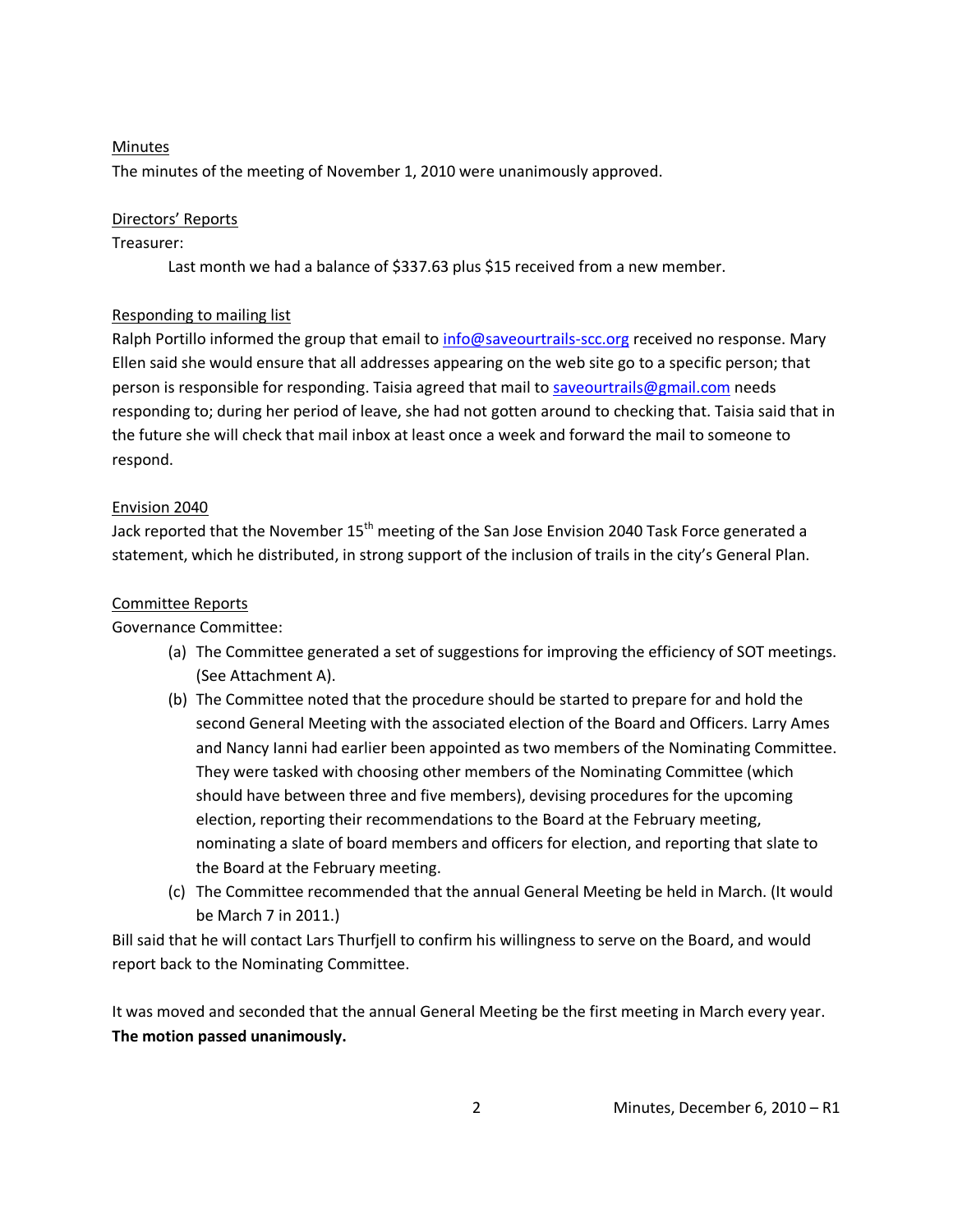#### Current Issues

Taisia raised a concern about keeping emails directed to Board Members confidential. The following motion was made a seconded: No Member shall forward any email addressed to SAVE OUR TRAILS Board Members to any outside party without the explicit *a priori* authorization of the Board. **The Motion passed unanimously.**

### Outreach Committee

A new Outreach Committee was formulated. The following Board Members volunteered to serve: Martin Delson, Jack Nadeau, and Bill Rankin. Bill said he will call Rick Hernandez, who earlier expressed interest in the activities, to see if Rick will join the Committee,

Jack said he would post a notice in the Willow Glen Resident in advance of each Board Meeting. If the meeting is a typical working board meeting (in contrast to a meeting of general public interest), he will identify it as a "Working Board Meeting."

## Finance and Fundraising Committee

The previous Finance Committee was renamed and its scope expanded to include fundraising activities. Bill Rankin said he would join Mary Ellen Petrich on the Committee.

## Governance Committee

The motion agendized for this meeting on having the secretary periodically back up critical files has been postponed to the next meeting. Martin said he would reword the motion to reflect the discussion; namely, that the Secretary and the Treasurer are instructed to transmit a copy of their critical files to each other periodically, and each shall retain a back-up copy of both sets of critical files.

### New Issues

Larry Ames reported on a statement by Supervisor George Shirakawa at the most recent quarterly meeting of the District 6 Leadership Council where Shirakawa expressed concern about SAVE OUR TRAILS support for the implementation of the full reach of the Three Creeks Trail, including specifically the segment east of SR-87.

Larry was reminded of the specific resolution to that effect (see the Minutes of 11/1/2010). It was suggested that Larry draft a letter to be sent by the President to Supervisor Shirakawa ensuring him of our support, and quoting that resolution. (Martin said he would email a copy of the resolution to Larry for Larry to use in drafting his letter.)

### Adjournment

The meeting was adjourned. The next meeting will be Monday evening, January  $3^{rd}$ , at 7:00 pm.